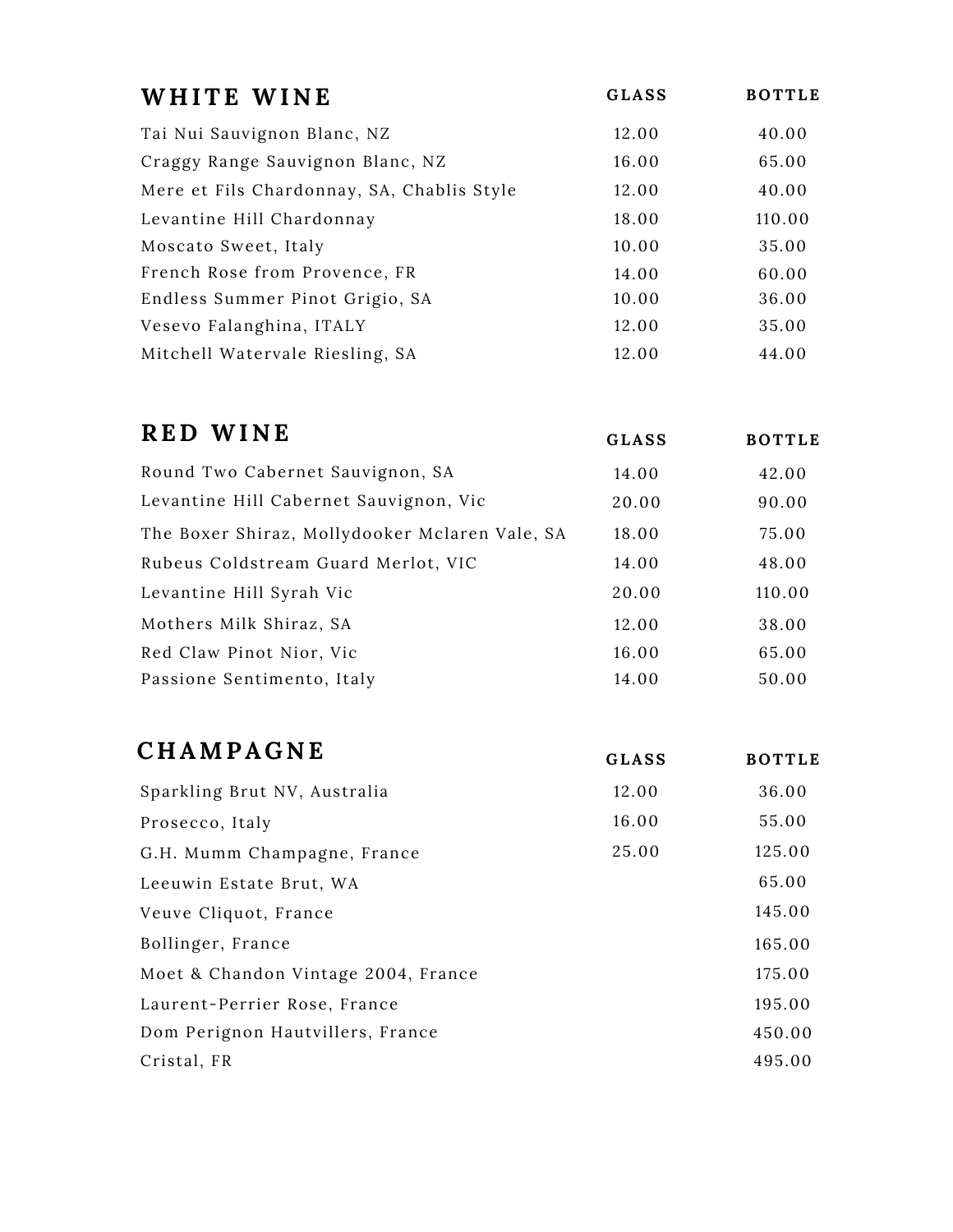## **WH ITE WINE**

| Tai Nui Sauvignon Blanc, 2020, NZ                                                                                                                                                                               | 40.00 |
|-----------------------------------------------------------------------------------------------------------------------------------------------------------------------------------------------------------------|-------|
| The rich and intense palate structure is full of juicy flavours of<br>grapefruit, white stone fruit and lemongrass leading to a lengthy<br>and mouth-watering finale.                                           |       |
| Craggy Range Sauvignon Blanc, 2020, NZ                                                                                                                                                                          | 65.00 |
| Intense and complex, fresh mineral wine with hints of grapefruit.<br>The juices from each individual terroir are then blended<br>harmoniously to yield a unique and versatile wine.                             |       |
| Catalina Sounds Sauvignon Blanc, NZ                                                                                                                                                                             | 55.00 |
| Intense and complex, fresh mineral wine with hints of grapefruit.<br>The juices from each individual terroir are then blended<br>harmoniously to yield a unique and versatile wine.                             |       |
| Shaw + Smith Sauvignon Blanc, 2020, SA                                                                                                                                                                          | 65.00 |
| Shaw & Smith Sauvignon Blanc reaffirms its position as<br>Australia's benchmark for Sauvignon Blanc. The current offering is<br>bright and aromatic with notes of grapefruit, nashi pear and<br>nettles.        |       |
| Pierro LTC, Semillon Sauvignon Blanc, 2019, WA                                                                                                                                                                  | 65.00 |
| A clean and concentrated palate of lemon sherbet and gooseberry<br>with a hint of oak influence. LTC stands for 'little touch of<br>Chardonnay' which adds the right amount of palate weight and<br>complexity. |       |
| The Coldstream Guard Chardonnay                                                                                                                                                                                 | 48.00 |
| Complex aromas of fresh bread dough, lime zest, flint, and apples<br>hover above a subtle undertone of hazelnut and nougat. A balanced<br>interaction of fruit, texture, and crispness.                         |       |
| Kendall-Jackson Vinters Reserve Chardonnay, USA                                                                                                                                                                 | 65.00 |
| Delicately intertwine with aromas of vanilla and honey to create<br>depth and balance throughout. A hint of toasted oak rounds out the<br>long, lingering finish.                                               |       |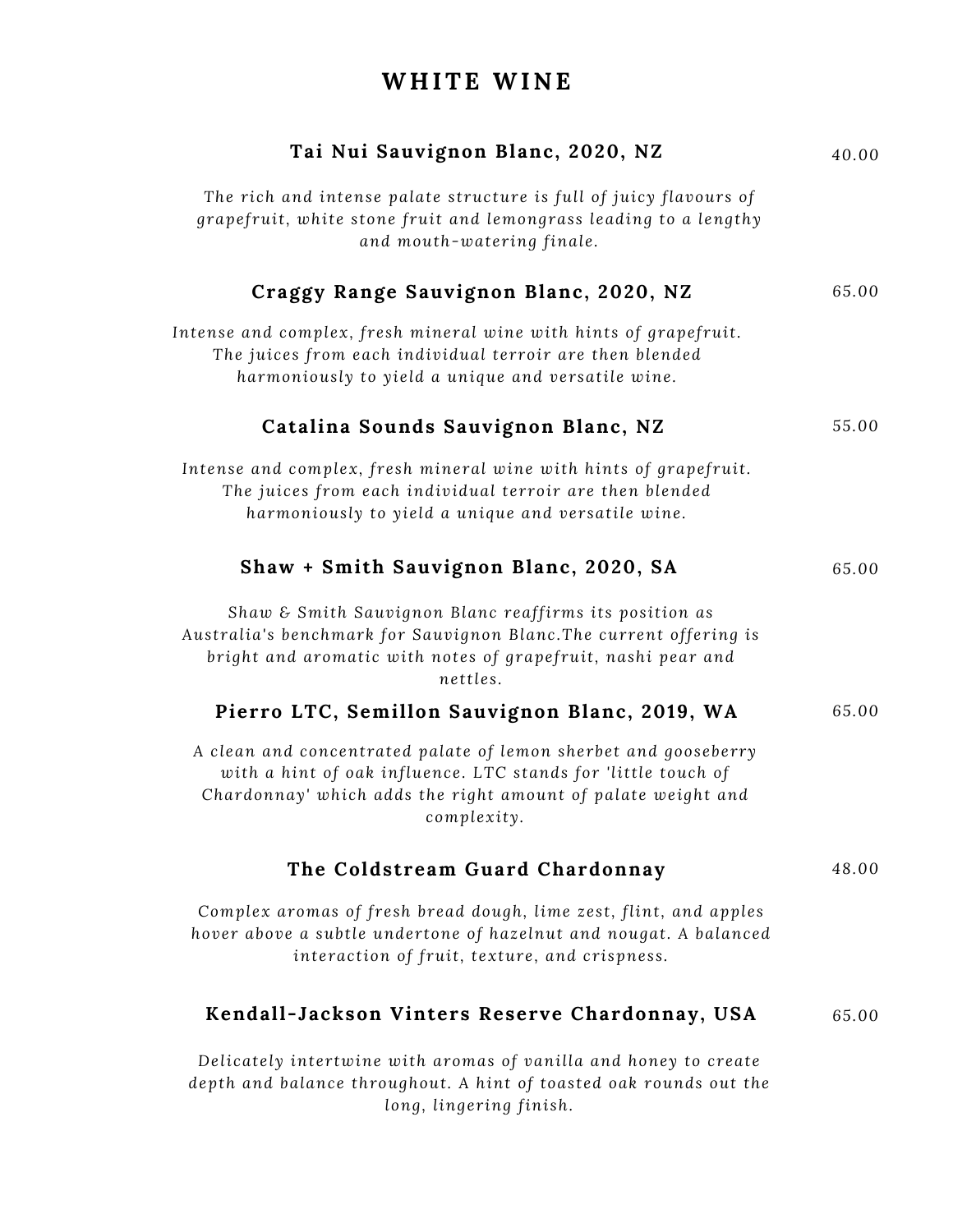| Singlefile Family Reserve Chardonnay, 2019, WA                                                                                                                                                                                                         | 110.00 |
|--------------------------------------------------------------------------------------------------------------------------------------------------------------------------------------------------------------------------------------------------------|--------|
| Aromas of intense grapefruit and white peach with a touch of<br>orange blossom. The palate experiences a concentration of citrus<br>and stone fruit with cashew nuts and a creamy texture due to a<br>partial malo-lactic fermentation.                |        |
| Levantine Chardonnay, VIC                                                                                                                                                                                                                              | 110.00 |
| Fruit characters of white nectarine, saffron, Pink Lady apple,<br>chamomile flower, cashews, and Leatherwood honey work in<br>tactile interplay of chalk, silkiness and pear-like texture.                                                             |        |
| Pierro Chardonnay, 2019, WA                                                                                                                                                                                                                            | 135.00 |
| Incredibly complex, it is a tangle of fine-boned acid, lees<br>complexity, pristine fruit and the most detailed use of good<br>quality oak.                                                                                                            |        |
| Katherine's Paddock Chardonnay, 2017, VIC                                                                                                                                                                                                              | 185.00 |
| Exceptional fruit has been picked and sorted before being<br>fermented and matured in fine French oak. Complex, medium<br>bodied Chardonny notes of stone fruit grilled nuts.                                                                          |        |
| Mandoleto Pinot Grigio, 2019, Italy                                                                                                                                                                                                                    | 42.00  |
| Pale and delicate in colour with subtle citrus and floral aromas.<br>The palate is elegant and delightfully fresh with delicate citrus<br>and tropical flavours building to notes of ripe pear matched by<br>soft mineral acidity before a dry finish. |        |
| Endless Summer Pinot Grigio, SA                                                                                                                                                                                                                        | 36.00  |
| While there's whiffs of riper pear and nashi pear character, the<br>palate is tangy and grassy, crisp and refreshing, lean and pretty,<br>though still shows the DNA of green pear expected from the<br>variety.                                       |        |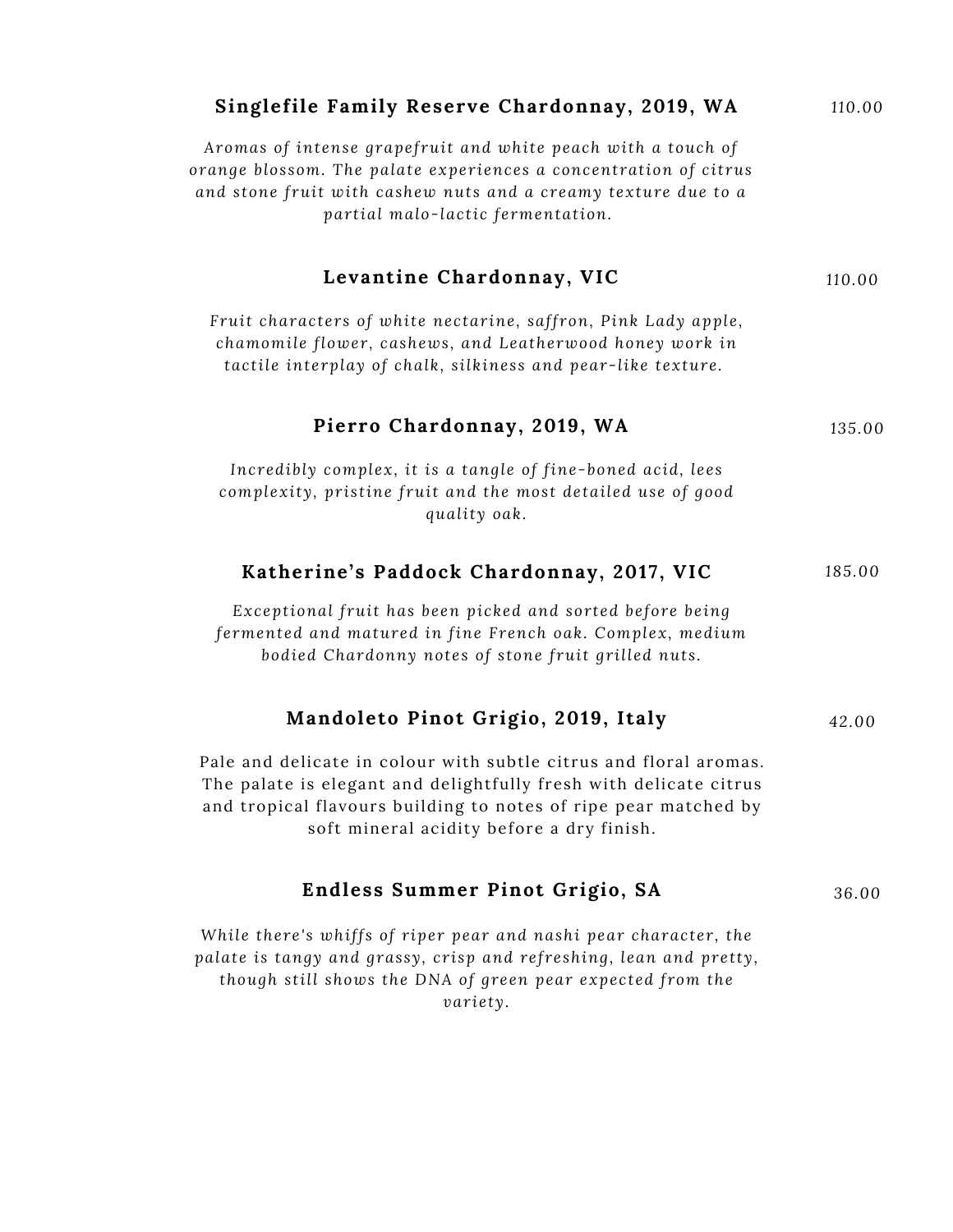| Mitchell Watervale Riesling, 2020, SA                                                                                                                                                               | 44.00  |
|-----------------------------------------------------------------------------------------------------------------------------------------------------------------------------------------------------|--------|
| Intense aromatic riesling fruit flavours are the hallmarks of this<br>wine. It has a fine dry palate with a crisp acidity and a long<br>lingering fruit finish.                                     |        |
| Christian Salmon Sancerre, 2019, France                                                                                                                                                             | 110.00 |
| A delightful pale golden hue with highlights of silver, intense<br>aromas of boxwood and grapefruit are carried through to flavours<br>enhanced by the addition of white floral notes.              |        |
| St. Michael-Eppan Montiggl Riesling 2019, Italy                                                                                                                                                     | 85.00  |
| The local porphyry soils give the wine its backbone. Fruity notes<br>and mineral acidity make Montiggl Riesling truly captivating.                                                                  |        |
| Chablis Grand Cru 2015, France                                                                                                                                                                      | 165.00 |
| They blossem slowly, with flavours that are rich and persistent<br>while their aromas are intense                                                                                                   |        |
| Chablis Patrick Piuze, 2018, France                                                                                                                                                                 | 125.00 |
| A generous and elegant wine. Light golden colour. Intense nose of<br>flower, brioche and candied lemon aromas, evolving towards<br>nuances of grilled hazelnut and spice as the wine matures.       |        |
| <b>Moscato Sweet, Italy</b>                                                                                                                                                                         | 35.00  |
| The palate is more stereotypically Moscato. Caramel apple<br>and cotton candy with the barest hint of that mineral<br>character from the aroma.                                                     |        |
| French Rose from Provence, France                                                                                                                                                                   | 60.00  |
| The whole is salmon orange-ish pink, but looks appetizing and<br>gives the impression it's going to be flavorsome, a bit like the<br>anticipation looking at a pink grapefruit juice would provide. |        |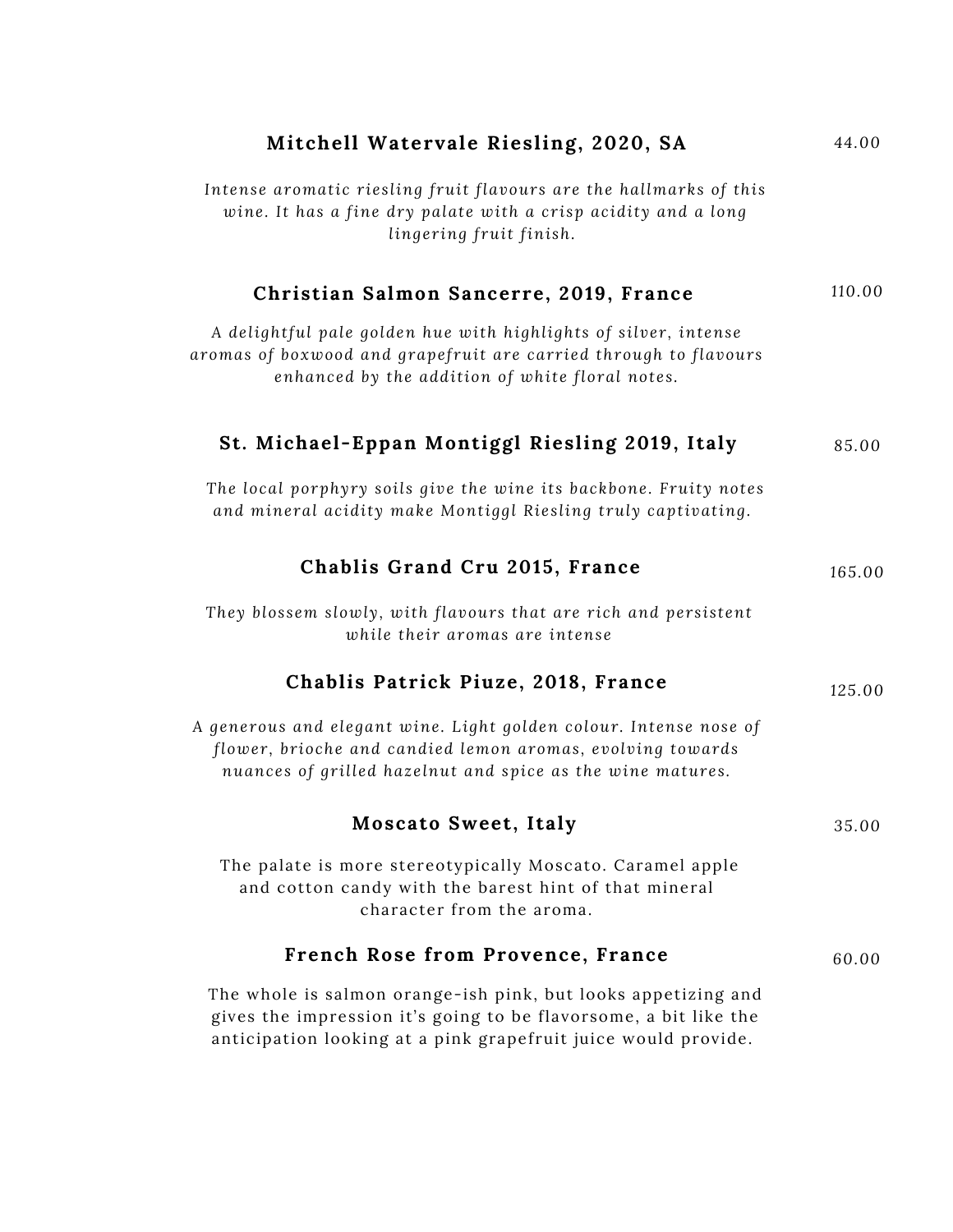## **RED WINE**

| Levantine Hill Syrah, 2014, VIC                                                                                                                                                                                                                                                    | 110.00 |
|------------------------------------------------------------------------------------------------------------------------------------------------------------------------------------------------------------------------------------------------------------------------------------|--------|
| Spice and earthy concentration of savouriness. Silky ripe tannins<br>integrated with underlying oak providing carriage for the fruit weight<br>and lingering flavours to a pronounced finish.                                                                                      |        |
| Melissa's Paddock Syrah, VIC                                                                                                                                                                                                                                                       | 225.00 |
| Spicy aromas and flavors of fresh cracked pepper, cedar and<br>sandalwood, spiced dark berries and beets, and parmesan herb bread<br>with a satiny, vibrant, fruity full body.                                                                                                     |        |
| Mothers Milk Shiraz, 2019, SA                                                                                                                                                                                                                                                      | 38.00  |
| Rich and juicy in flavor, with maraschino cherry, red licorice and<br>fresh raspberry puree notes up front, plus matcha, dried<br>lavender, star anise and fresh tobacco hints that linger.                                                                                        |        |
| The Hero of Zero Shiraz, Preservative Free, 2020, SA                                                                                                                                                                                                                               | 50.00  |
| The palate is supple and fruit driven with a mouth-filling burst of spicy,<br>dark berry fruit flavours wrapped in fine tannins before a bright, lifted<br>finish.                                                                                                                 |        |
| Coldstream Guard Shiraz, 2019, VIC                                                                                                                                                                                                                                                 | 50.00  |
| Once more the fruit flavours are of dark and black-fruits; dark plum,<br>blackberry, mulberry with some blueberry and raspberry notes adding<br>lift to the wine on the palate. Plenty of spicy notes, meaty nuances,<br>floral lift and earthy tones mesh together on the palate. |        |
| Hillside by Kay Brothers Shiraz, 2013, McLaren Vale                                                                                                                                                                                                                                | 90.00  |
| Dense, meaty, plenty of toasty umami oak, blackberry, liquorice,<br>dried herbs. Full-bodied, well packed and full of flavour, porcini<br>mushroom, black fruits, something a bit ferrous, tightly knit dark<br>chocolate tannin, bold finish                                      |        |
| JJ Hahn Shiraz, SA                                                                                                                                                                                                                                                                 | 65.00  |
| Full bodied example of Barossa Shiraz, brimming with dark plum,<br>chocolate and licorice flavours, some and vanillin oak adds some<br>complexity and interest.                                                                                                                    |        |
| Fat of the Land Shiraz, First Drop, Barossa Valley, 2015, SA                                                                                                                                                                                                                       | 135.00 |
| Very deep red/purple colour with a reserved, oak-tinged, super-ripe<br>fruit aroma and flavour, with hints of prune. It's soft and round, full-                                                                                                                                    |        |

*bodied and ample, with mas ses of tannin, which i s drying but al so supple and not overly intimidating.*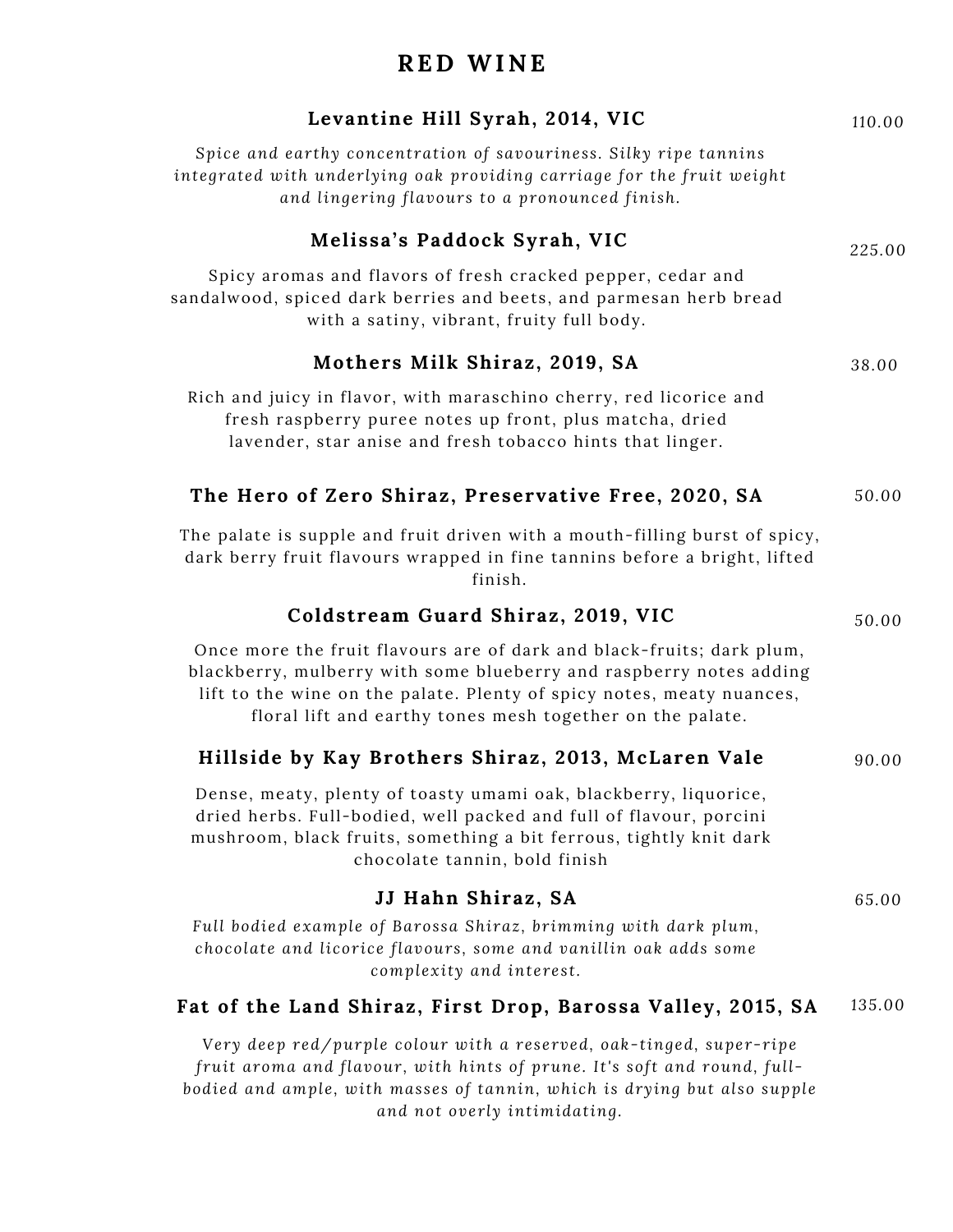| Mollydooker "The Boxer" 2019 Shiraz, SA                                                                                                                                                                                                                            | 75.00  |
|--------------------------------------------------------------------------------------------------------------------------------------------------------------------------------------------------------------------------------------------------------------------|--------|
| Unashamedly bold, spiced plums, blackberry jam and cherry all at<br>the fore and finishes with coffee cream, licorice and vanilla. Full<br>bodied with vibrant berry fruit characteristics, yet elegant with<br>restrained tannins, resulting in a soft mouthfeel. |        |
| Kay Brothers Shiraz 2017, SA, also have back vintages                                                                                                                                                                                                              | 185.00 |
| Dark, rich and bold, with a velvety richness to the dense tannins,<br>providing the thick flavours of black walnut liqueur, blueberry<br>syrup, sandalwood and espresso.                                                                                           |        |
| Carnival of Love Shiraz, Mollydooker Mclaren Vale, 2018, SA                                                                                                                                                                                                        | 165.00 |
| The palate displays layers of sweet fruit with creamy mocha oak, black<br>pepper hints and superbly balanced tannins, seeming to last for an<br>eternity.                                                                                                          |        |
| St Henri 2016 Shiraz, Penfolds, SA<br>It is elegant and well-structured with great length and fruit<br>complexity. Red and dark-fruited, a compote of fresh prune and<br>quince.                                                                                   | 185.00 |
| Dragon's Blood Cabernet Sauvignon, 2014, SA                                                                                                                                                                                                                        | 125.00 |
| Blackcurrant and chocolate flavours delivered triumphantly on a<br>rich palate of dense, firm tannins.                                                                                                                                                             |        |
| Samantha's Paddock Blend Levantine Hill, 2015, VIC                                                                                                                                                                                                                 | 225.00 |
| Cabernet Sauvignon 81%, Merlot 16%, Cabernet Franc 2%, Fruit<br>was hand-picked then crushed to open fermenters and inoculated<br>with R15 yeast.                                                                                                                  |        |
| Round Two Cabernet Sauvignon, 2019, SA                                                                                                                                                                                                                             | 42.00  |
| The fruit is from a vineyard with good breeding in the Willunga<br>foothills and the resulting wine has been made in a fruit driven<br>style this vintage.                                                                                                         |        |
| Levantine Hill Cabernet Sauvignon, 2017, VIC                                                                                                                                                                                                                       | 90.00  |
| Signature varietal aromas of cassis, blackberry, aniseed, dark<br>chocolate and cedar are supported by less common notes of<br>saffron, pistachio nut and Vietnamese mint.                                                                                         |        |
| Coldstream Guard Pinot Noir, Yarra Valley, 2019, VIC                                                                                                                                                                                                               | 50.00  |
| Alluring aromas of black cherry, strawberry shortcake, sarsaparilla,<br>star anise and flint combine with supple palate of rhubarb, damson<br>plum and almond meal flavour supported by subtle natural acidity<br>with silken texture.                             |        |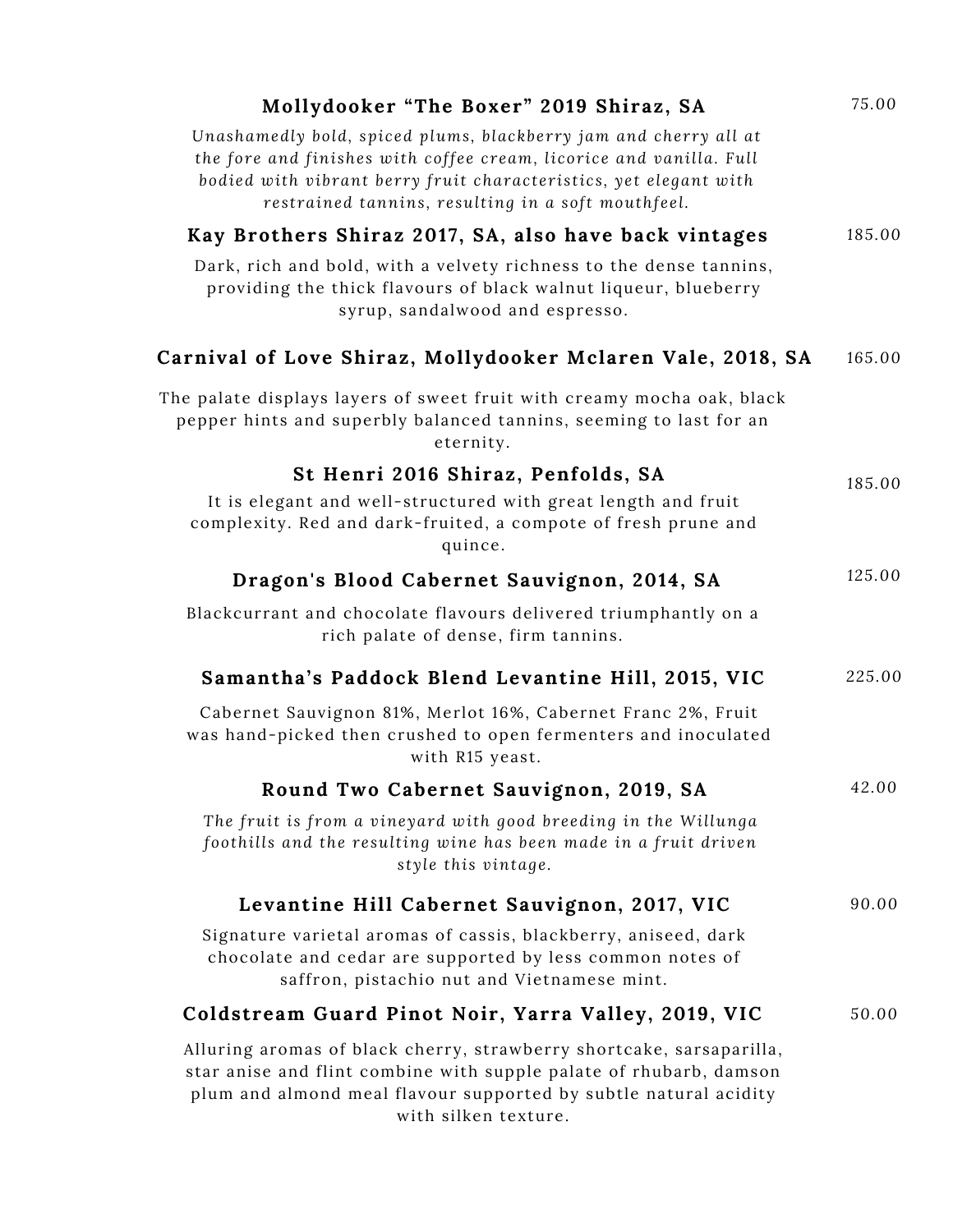| Colleens Paddock Pinot Noir, Levantine Hill, VIC                                                                                                                                                                               | 195.00 |
|--------------------------------------------------------------------------------------------------------------------------------------------------------------------------------------------------------------------------------|--------|
| Savoury herbs, forest floor/composty aromas and sourish dark<br>cherry. The savoury fruit is the hero here as it wades effortlessly<br>about.                                                                                  |        |
| Chatto Lutruwita Pinot Noir Tasmania                                                                                                                                                                                           | 85.00  |
| A perfumed mix of red and black berry fruits, violets, and lifted<br>'five spice' notes, brought together in a long and elegant finish,<br>yet intense finish.                                                                 |        |
| Craggy Range Pinot Noir, 2017, Temuna Road, NZ                                                                                                                                                                                 | 110.00 |
| Dark and concentrated, displays notes of black cherry, delicate<br>spice and cedar char. Lifted florals on the nose, and seamless<br>tannin structure on the palate.                                                           |        |
| Levantine Hill Pinot Noir, 2017, VIC                                                                                                                                                                                           | 135.00 |
| Leading aromas of black cherries, rhubarb, sage, wet earth,<br>nutmeg and black chocolate with integrated cinnamon oak.                                                                                                        |        |
| Domaine Duptre Bourgogne, 2018, FRANCE                                                                                                                                                                                         | 70.00  |
| The combination of the relatively cool microclimate and the ideal<br>soil and exposition allows the Duprés to harvest late, enhancing<br>the wine's complexity and richness.                                                   |        |
| Nanny Goat Central Otago, Pinot Noir, 2020, NZ                                                                                                                                                                                 | 90.00  |
| Made in a fruit forward style with mounds of fresh berry fruit<br>and intense lifted perfume notes of violet and blueberry. Still<br>medium-bodied on the palate with soft, powdery tannin, this is a<br>Pinot for the moment. |        |
| Rabbit Ranch, Pinot Noir, 2019, NZ                                                                                                                                                                                             | 65.00  |
| A softer palate is driven by fruity flavour, with soft tannins for a<br>deliciously lingering finish.                                                                                                                          |        |
| The Scooter Merlot, Mollydooker Mclaren Vale, 2018, SA                                                                                                                                                                         | 65.00  |
| The Scooter has racy acid that really brightens the fruit, a<br>vibrant and perfumed wine with great plummy intensity. The<br>tannins are soft and supple while the subtle oak compliments the<br>abundant fruit.              |        |